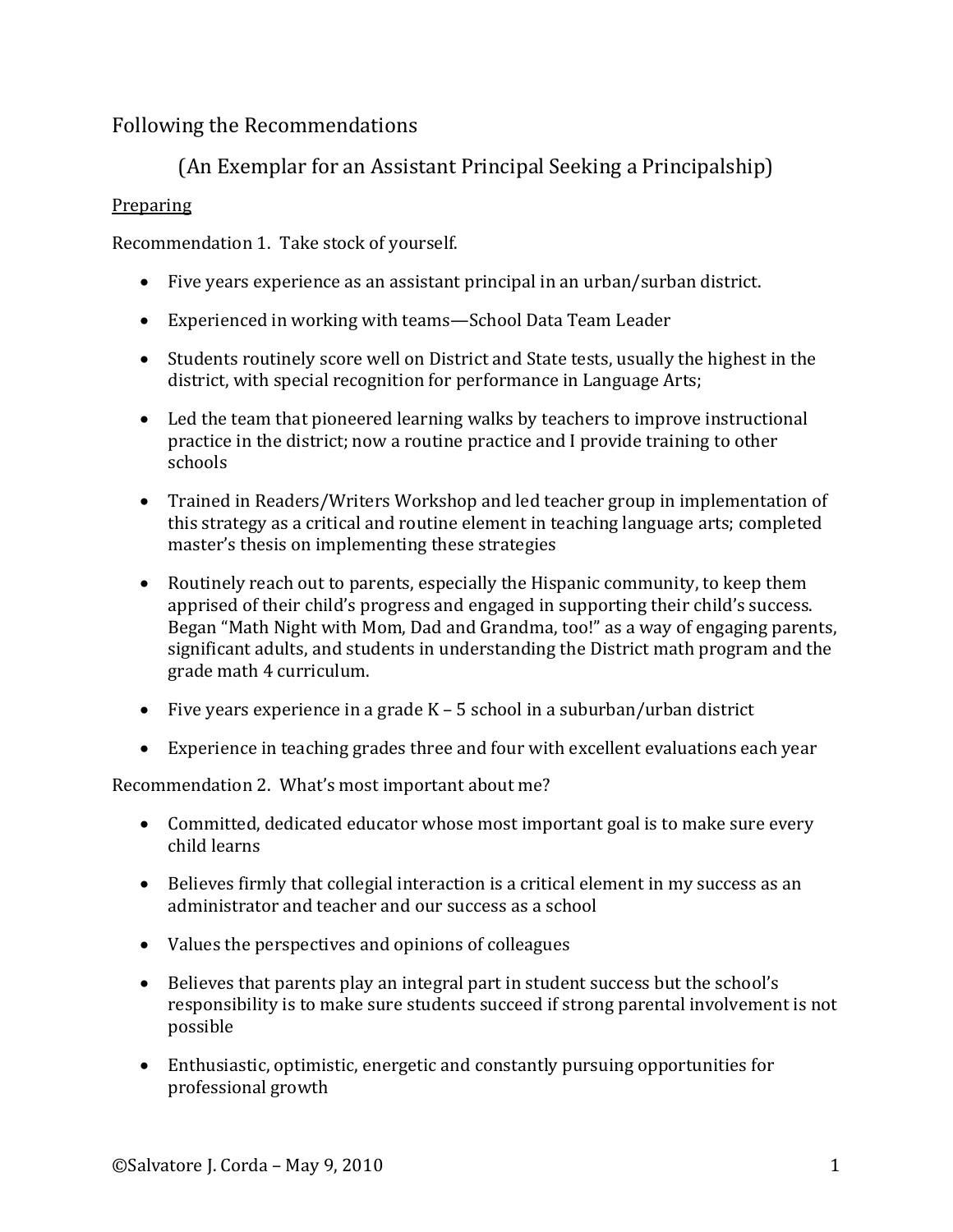- Particularly strong in Language Arts, communication skills, team building, parental engagement
- Want to get better at teaching science in elementary school, using technology to support instruction, and implementing SRBI.
- Comfortable fluency in Spanish

Recommendation 3. Information about District/School where I am a candidate

- Urban/Suburban District of approximately 8000 students six elementary schools, three middle schools, two high schools; increasing Hispanic population
- District performs in the top quartile of districts of similar size in the state
- Elementary school population of approximately 500 students in grades K-5
- School performance is routinely second or third of eight elementary schools in Math and fourth in Language Arts
- Principal leaving after seven years to assume principalship in another district, perceived as efficient, competent but not particularly strong in building staff esprit.
- Total instructional staff of about forty plus aides. School staff about one third teaching more than ten years, one third teaching five to ten years, and one third less than five years
- School has increasing bi-lingual population and recently began implementing SRBI

## Writing the Résumé

Recommendation 4. Opening Statement

- Need to emphasize
	- o Energy and enthusiasm
	- o Expertise in language arts
	- o Team leadership skills
	- o Parental engagement strengths

Recommendation 6. What I've done.

- Provided Leadership –Led the team that pioneered routine learning walks of a teacher team to improve instructional practice in the district;
- Developed specific expertise and shared with others Trained in Readers/Writers Workshop and led teacher group in implementation of this strategy as a critical and routine element in teaching language arts;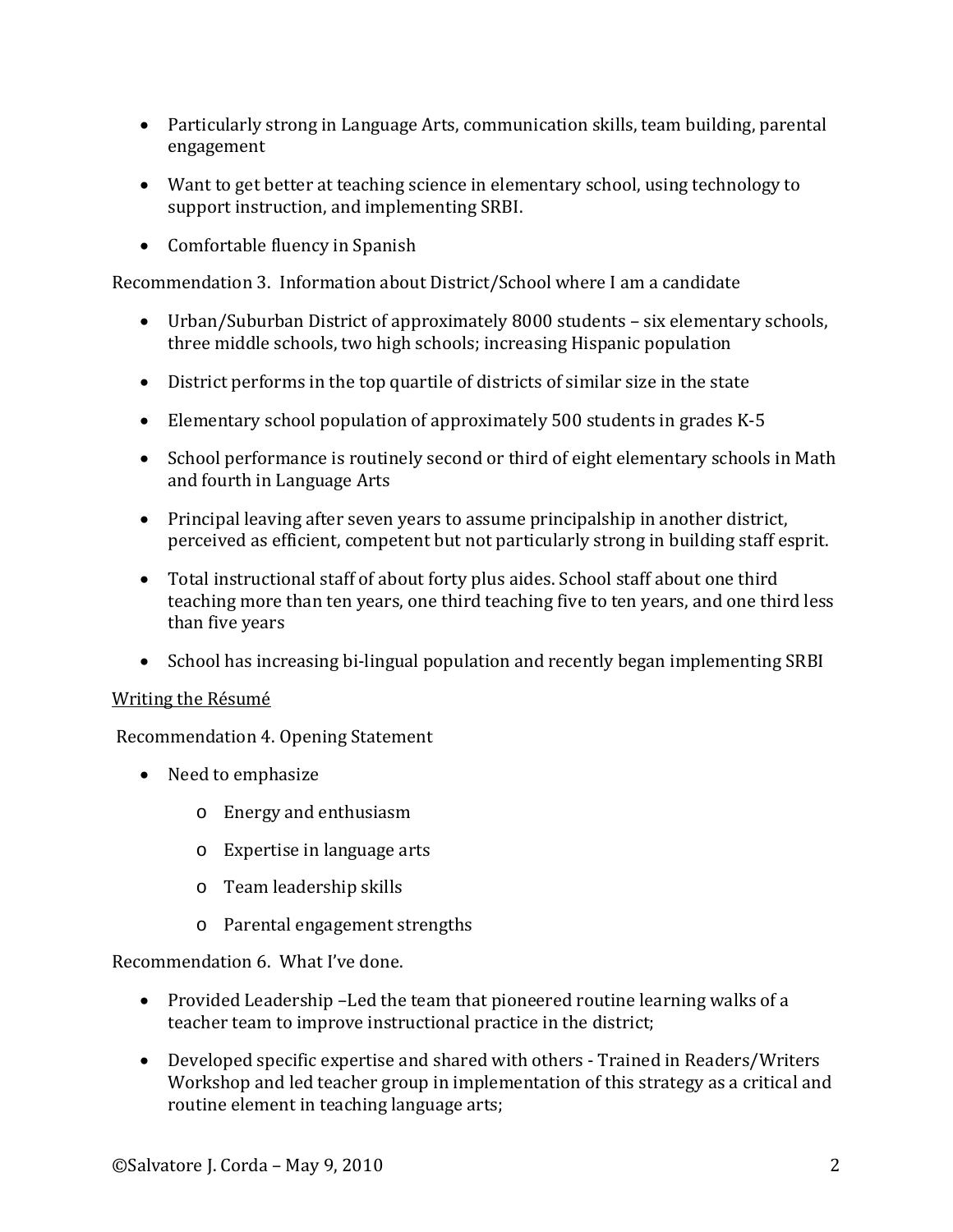- Demonstrated superior teaching as measured by student performance Students routinely scored well on District and State tests, usually the highest in the grade, with special recognition for performance in Language Arts
- Routinely reach out to parents to keep them apprised of their child's progress and engaged in supporting their child's success. - Began "Math Night with Mom, Dad, and Grandma, too!" as a way of engaging parents and students in understanding District math program and the grade math 4 curriculum, a practice now used school-wide

Recommendation 7- Where I've worked and relevant college accomplishment.

- Work Experience
	- o My experience as a teacher and administrator is in both urban and suburban districts; the demographic make-up of my current school is similar to the school where I am applying.
- College Experience
	- o Spent my Junior year in Spain where I developed a comfortable fluency level in Spanish
	- o Master's Thesis topic: "An analysis of the implementation of Readers/Writers Workshop in six elementary schools" Research into the experience of schools in implementing these strategies from which I learned the elements involved in instituting change and the impact of the strategies on improving students' language arts skills.

Recommendation 8- Select your references with care.

- Dr. Marsha Reynolds Principal of Knowalot Elementary School who can attest to my expertise as a leader and my school leadership roles.
- Ms. Ayeshah Tolliver Experienced Grade 4 teacher who can attest to the leadership I have demonstrated in leading the fourth grade team, especially in the implementation of learning walks.
- Mr. Hector Martinez Parent who can attest to my outreach efforts to engage parents and the success of the Math Night program with special outreach to the Hispanic community.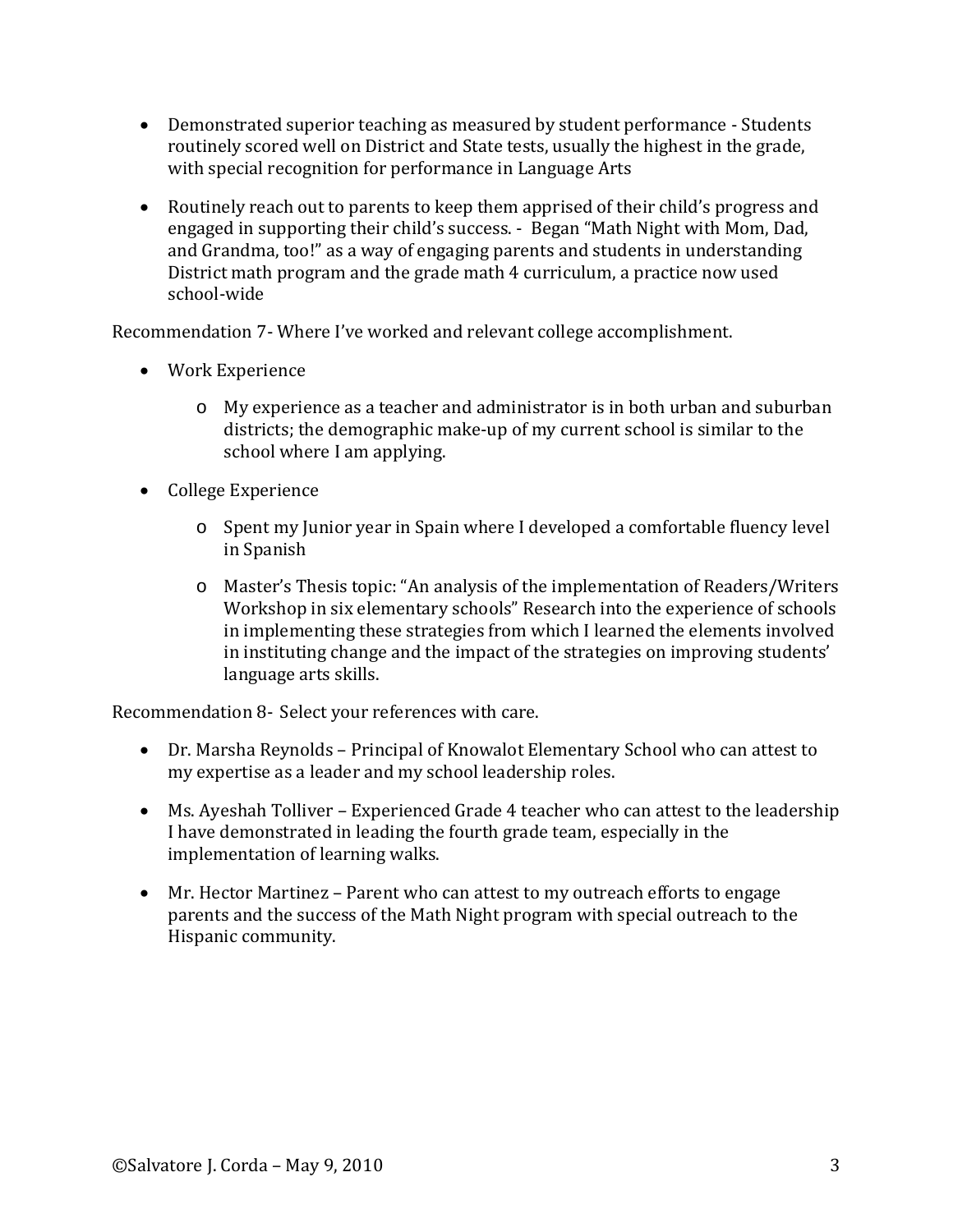## **Daniel J. Michaels 321 Schoolhouse Road Anytown, Any State 01234 888-555-1111 Michaelsd@email.com**

Profile – I am a dedicated and enthusiastic educator committed to the success of all students with a proven record of leadership, outstanding teaching, and collaborative practice excited about the opportunity to join the faculty of the Hill Street School as its new principal. I bring the attitude of a continuous learner, the experience of working in a similar district, and the expertise to be a leader and contributing member of the faculty and school leadership team.

### Significant Accomplishments

- Clear Vision By my actions as an administrator and classroom teacher, as a colleague working with my peers, and as a member of the school community, I demonstrate my belief that every child can and will learn and the work I do to make that belief a reality.
- Leadership Our Grade 4 team, under my leadership pioneered learning walks by a teacher team to improve instructional practice in elementary classes. This practice is now becoming a routine in our school and district and I share our experience with principals and teachers in other schools..
- Teaching Demonstrated superior teaching as measured by student performance. My students routinely score at goal on District and State tests, usually the highest in the grade, with special recognition for performance in Language Arts.
- Professional Development Possess a specific expertise and share my learning with others. Trained in Readers/Writers Workshop and developed teacher groups in grades 2 - 5 in implementation of this strategy as an expected practice in teaching language arts;
- Communicator Routinely reach out to parents to keep them apprised of their child's progress and engaged in supporting their child's success. Began "Math Night with Mom, Dad and Grandma, too!" as a way of engaging parents, significant adults, and students in understanding District math program and the grade math 4 curriculum, a practice now used school-wide.